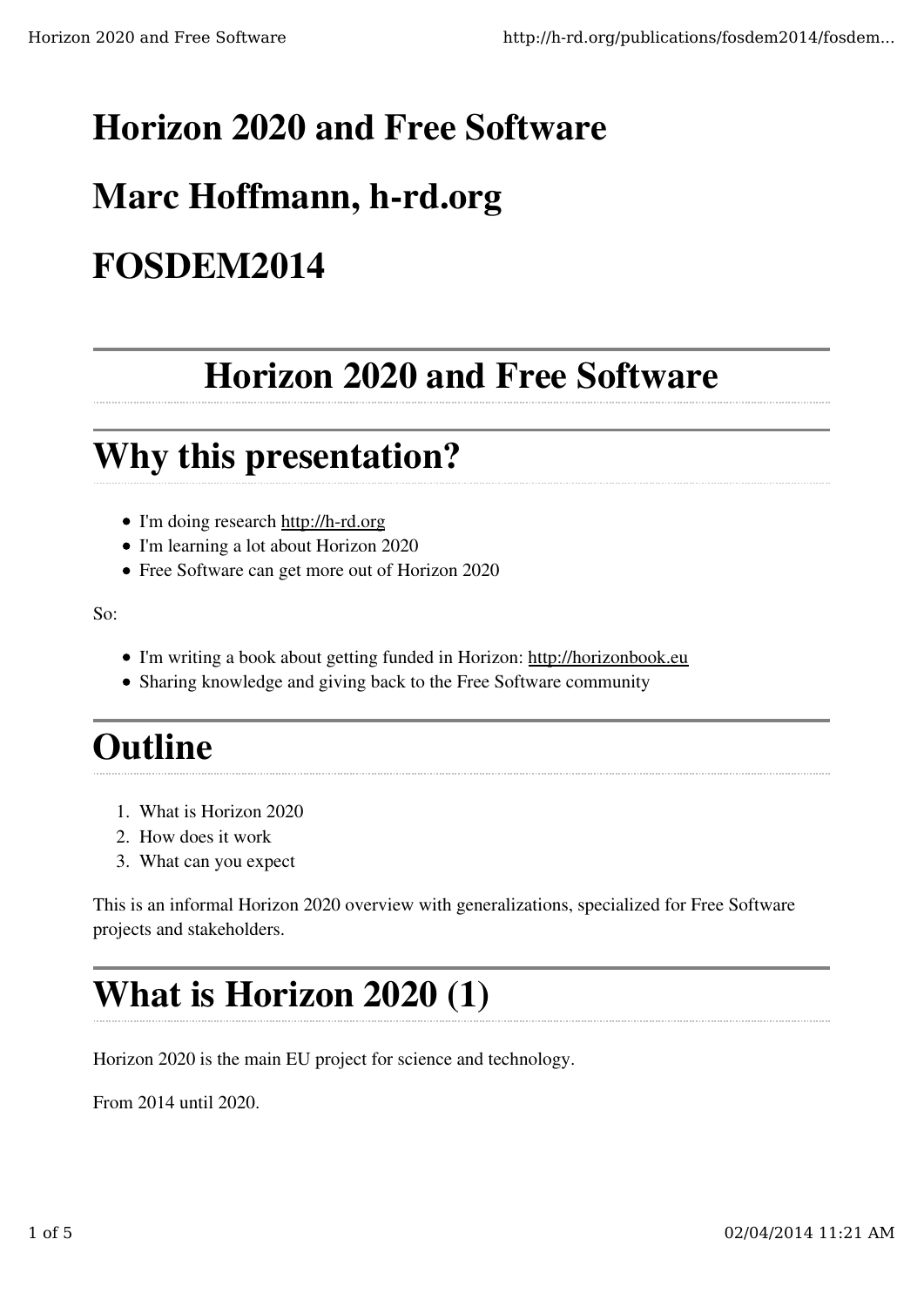# What is Horizon 2020 (2)

Goals:

- stay globally competitive
- find solutions to societal problems

# What is Horizon 2020 (3)

Based on:

- research proposed by community, *filtered* by politics
- euro 70 billion funding
- EU wide networking
- Intellectual Property (IP) *protection* and spreading

# Funding areas (1)

EU language lingo:

- Health, demographic change and wellbeing
- Food security, sustainable agriculture, marine and maritime research, and the bioeconomy
- Secure, clean and efficient energy
- Smart, green and integrated transport
- Climate action, resource efficiency and raw materials

## Funding areas (2)

- Europe in a changing world-inclusive, innovative and reflective societies
- Secure societies-protecting freedom and security of Europe and its citizens

And also: SME Instrument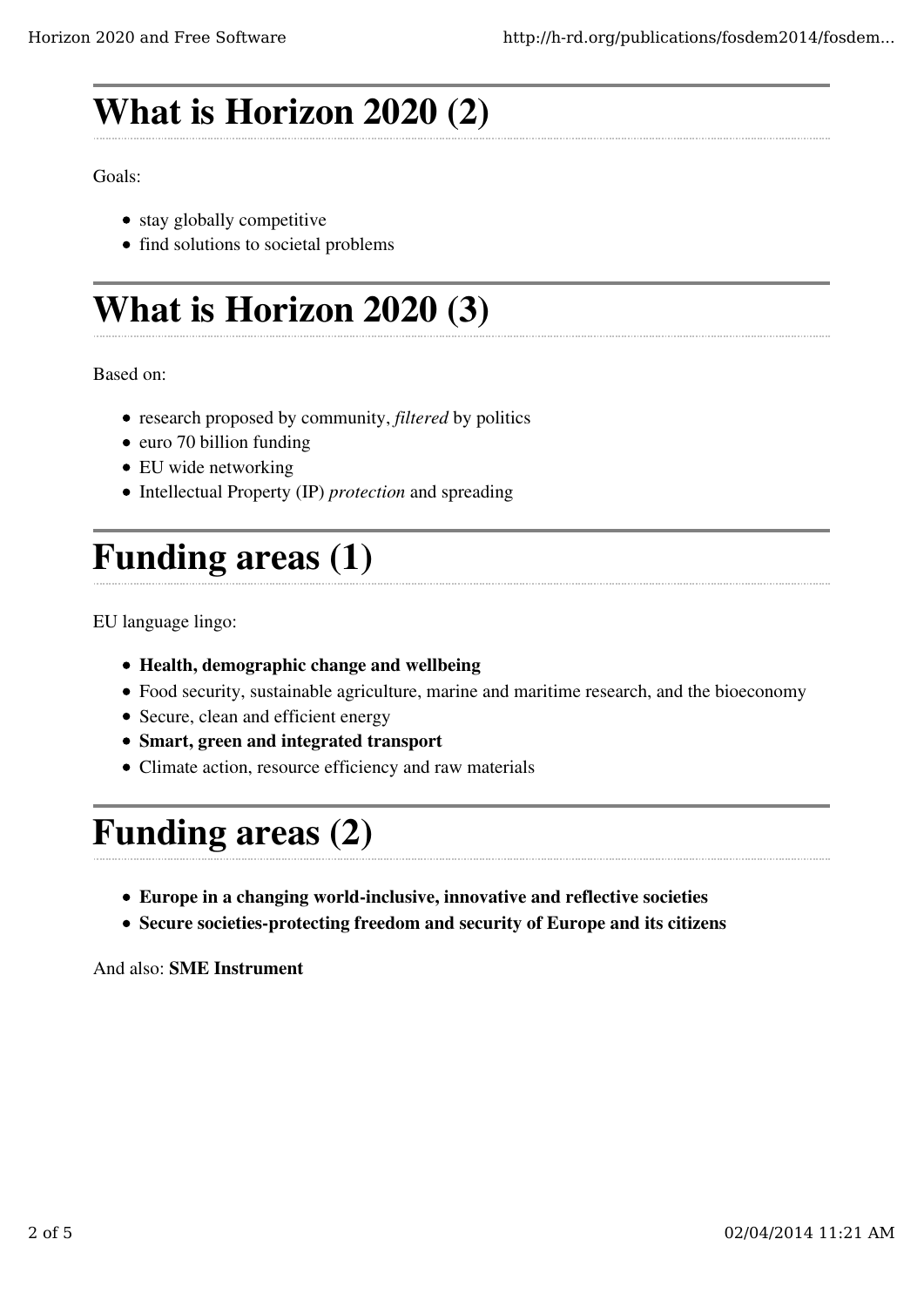### Example projects (FP7)

Free Software Scenarios

- Use Free Software in a project
	- INTEGREEN, vehicular traffic monitoring, Web2Py
- Make Free Software in a project
	- Interactive Knowledge Stack (IKS) is an open source community, semantic web, euro 6.58m from EU
	- Active, enabling the knowledge powered enterprise, Semantic MediaWiki extensions

#### How to get funding

Applying is a big administrative hassle and only possible for multiyear stable groups and networks:

- Universities
- Companies
- (Local) government
- Foundations

i.e. you must be legal entity, not just a person or group of people

### Biggest Problems

- 1. Where does Free Software fit
- 2. Networking
- 3. Finding partners (and trusting them)
- 4. Making a proposal work
- 5. Administration

Actually doing the work is surprisingly not the most difficult part.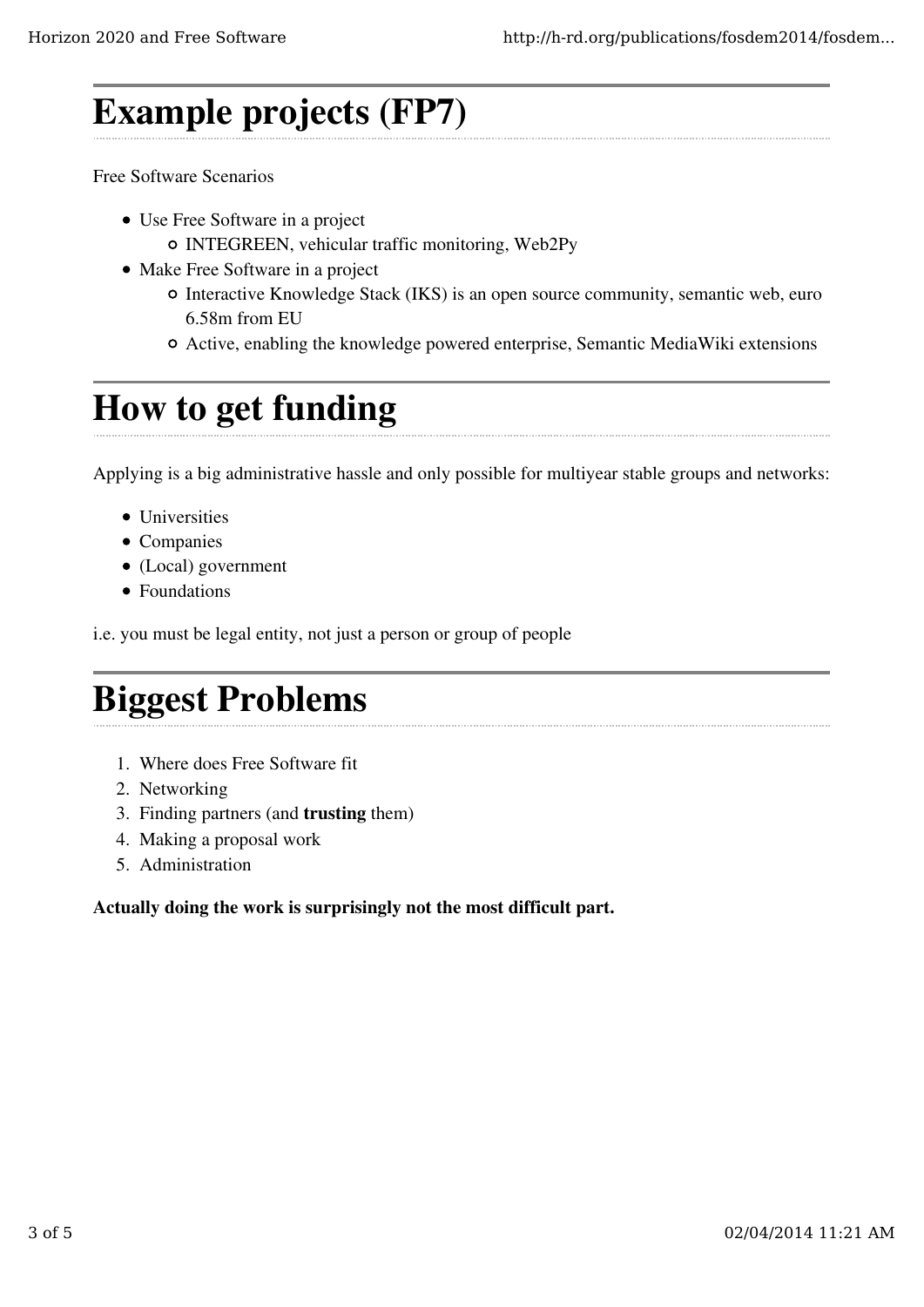### Where does Free Software fit

There is no specific area for (Free) Software. Funding is based on problems to be solved, likely areas are:

- $\bullet$  ICT
- Security
- Data analysis / science
- Spreading knowledge / dissemination
- Specialties: gene networks, bioinformatics, mathematical programming, geophysical research

## **Networking**

- Start with you email contacts
- Who is using your software
- EU Partner search is mostly a waste of resources

### Finding Partners

- Only partner with organizations and people you trust
- Partners are mostly interested in solving a problem, not in using Free Software
- Position your project as *state-of-the-art*

ex. Semantic MediaWiki, practical semantic web application, used as a component in several EU projects.

#### Making a proposal work

- Partner with experienced organizations
- Make yourself irreplaceable
- Follow proposal rules to the letter

Only ~20% (??) of proposals get funded, but there are many sub-standard proposals.